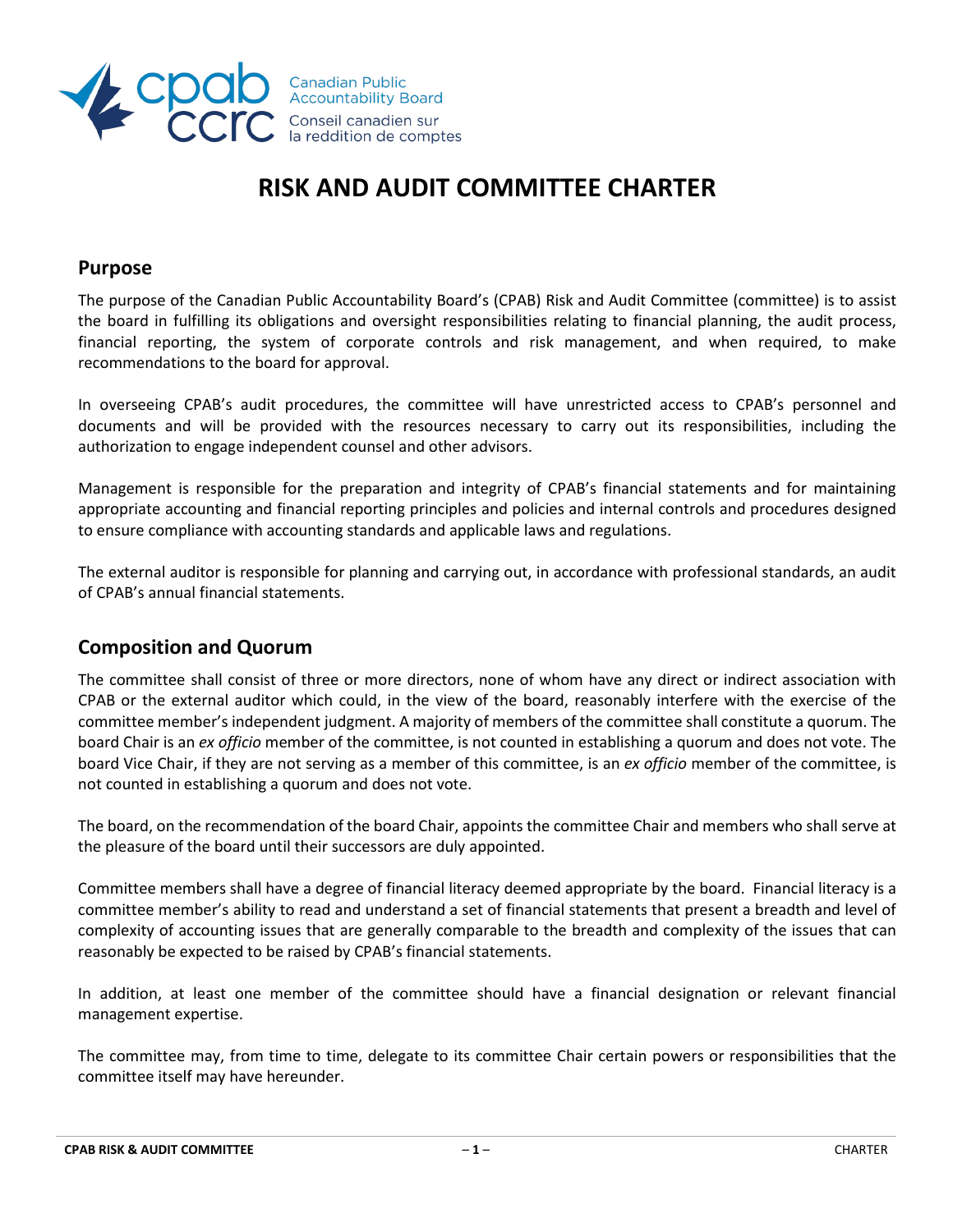

# **Meetings**

The committee shall meet a minimum of three times per year. The committee Chair shall prepare an agenda for each meeting based on the committee work calendar. The committee may choose to hold additional meetings if considered necessary for it to carry out its responsibilities effectively. The agenda and any pre-reading material for each meeting will be circulated to the committee members in advance.

Minutes of each meeting must be prepared and circulated to the board. When a board meeting closely follows a committee meeting, the committee Chair will provide a verbal report to the board and the minutes will be circulated in advance of the next board meeting.

# **Accountability**

The committee is accountable to the board and has no authority to direct management or to commit CPAB unless specifically authorized by the board.

# **1. Duties and Responsibilities**

## *1.1* **Financial Planning**

The committee will review and make recommendations to the board on:

- a) Financial plans and budgets forwarded to the board for approval.
- b) The appropriateness and validity of any material assumptions and estimates used in the preparation of such plans or budgets.
- c) The consistency of the plans and budgets with strategic plans and initiatives approved by the board.

## *1.2* **Financial Reporting**

The committee will perform the following duties:

- a) Maintain oversight of the selection of accounting policies used in preparation of the financial statements, including consideration of alternatives.
- b) Receive interim financial statements and report to the board.
- c) Review and recommend to the board for approval the:
	- Annual audited financial statements and the accompanying notes thereto.
	- Management discussion and analysis that accompanies the audited financial statements.
	- Significant financial reports made publicly available or required by legislation or the government.

#### *1.3* **External Audit**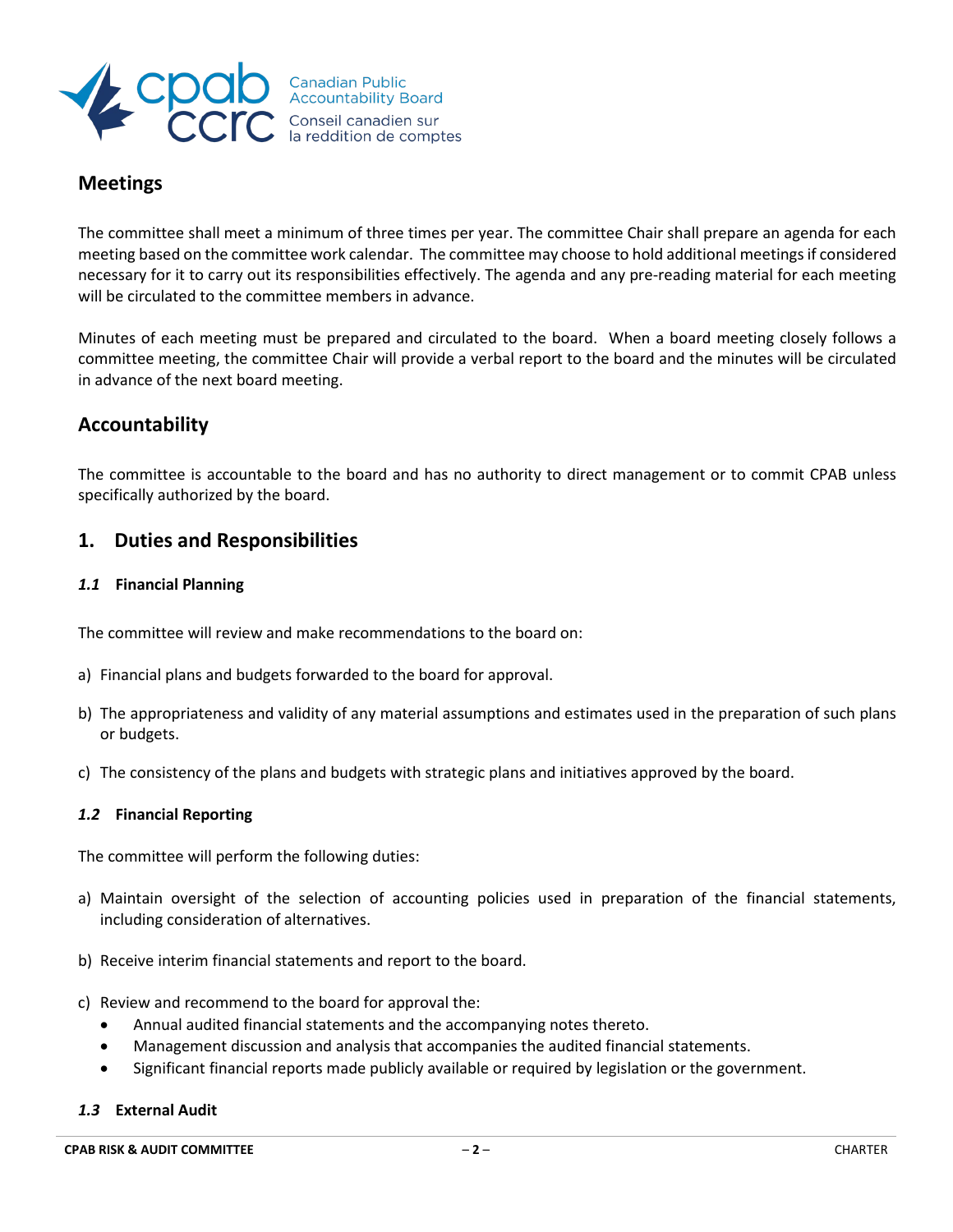

The committee will:

- a) Review the terms of engagement of the external auditor and the reasonableness of proposed fees.
- b) Review and approve the annual audit plan.
- c) Confirm the independence of the external auditor, including:
	- Receiving from the external auditor periodically a statement delineating all relationships between CPAB and the external auditor consistent with Canadian professional standards for auditors; reviewing and discussing annually with the board and the external auditor any relationship or services between CPAB and the external auditor that may impact their objectivity and independence.
	- Confirming the external auditor is not registered as a participating audit firm and is independent from any other participating audit firm.
- d) Discuss with the external auditor any problems experienced in conducting the audit including any issues with management's co-operation or disagreements with management regarding the financial statements or disclosure.
- e) Discuss with the external auditor any significant findings and recommendations.
- f) Meet with the external auditor at least once per year without management present.
- g) Recommend to the board the re-appointment of the external auditor on an annual basis, or following a comprehensive review performed at least every five years, or, if the committee does not recommend reappointment or the external auditor is unable to accept re-appointment, the committee will oversee the steps for an orderly transition to a new auditor.
- h) Review and recommend on an annual basis the actual fees paid to the external auditor.
- i) Pre-approve any non-audit services to be provided by the external auditor; and any services in excess of \$50,000 to be provided by any participating audit firm.

## *1.4* **Internal Controls**

The committee will:

- a) Through discussions with management and the external auditor obtain reasonable assurance that CPAB has implemented appropriate systems of internal control:
	- Over financial reporting and that these systems are operating effectively.
	- To ensure compliance with its policies and procedures and that these systems are operating effectively.
	- To identify, monitor, mitigate and report significant financial or operational risk exposures and that these systems are operating effectively.

b) Review with management at least annually any legal matters that could have a significant impact on CPAB's financial statements.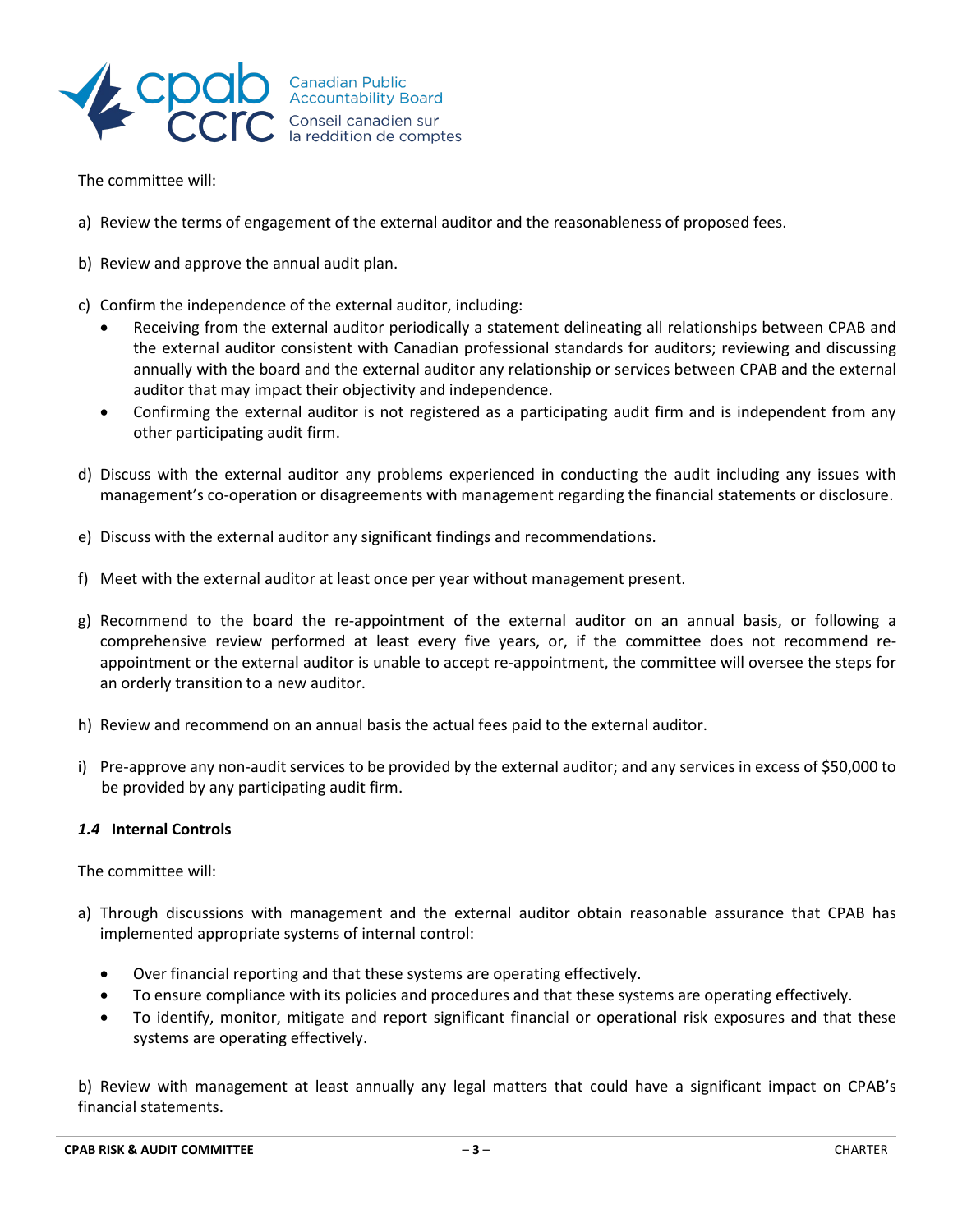

- c) Review the evaluation of internal controls by the external auditor, including any recommendations for improvement of CPAB's accounting procedures and internal controls, together with management's response.
- d) Direct the external auditor's examinations to any particular areas of concern with respect to internal controls.

#### *1.5* **Risk Management**

The committee will review:

- a) Management's enterprise risk management process annually and management's assessment of any material changes to the financial and non-financial risks to CPAB, including any changes in the probability of these risks, quarterly.
- b) The results of management's assessment of the protocols governing the Watch List (active extremely high-risk reporting issuer situations) and management's updates to the Watch List on a non-disclosure basis quarterly.
- c) The annual Information Technology Risk Management Report including disaster recovery plans.
- d) The annual Privacy Officer's Assessment of Controls Over Private and Confidential Information.
- e) Insurance coverage for material business risks annually.
- f) Director and officer insurance coverage annually.

#### *1.6* **Whistleblower**

The committee will establish procedures for confidential, anonymous reporting of concerns regarding questionable accounting, financial or other relevant improprieties by CPAB employees or directors, by public accounting firms and by reporting issuers. The committee should ensure that employees will not suffer any recourse for acting in good faith when making such reports.

The committee will review, at least annually, the Ethics Officer's report on whistleblower matters pertaining to participating audit firms or reporting issuers.

#### *1.7* **Performance Evaluation**

The committee will conduct an annual self-assessment of its performance and effectiveness in relation to its mandate and the performance and effectiveness of the committee Chair.